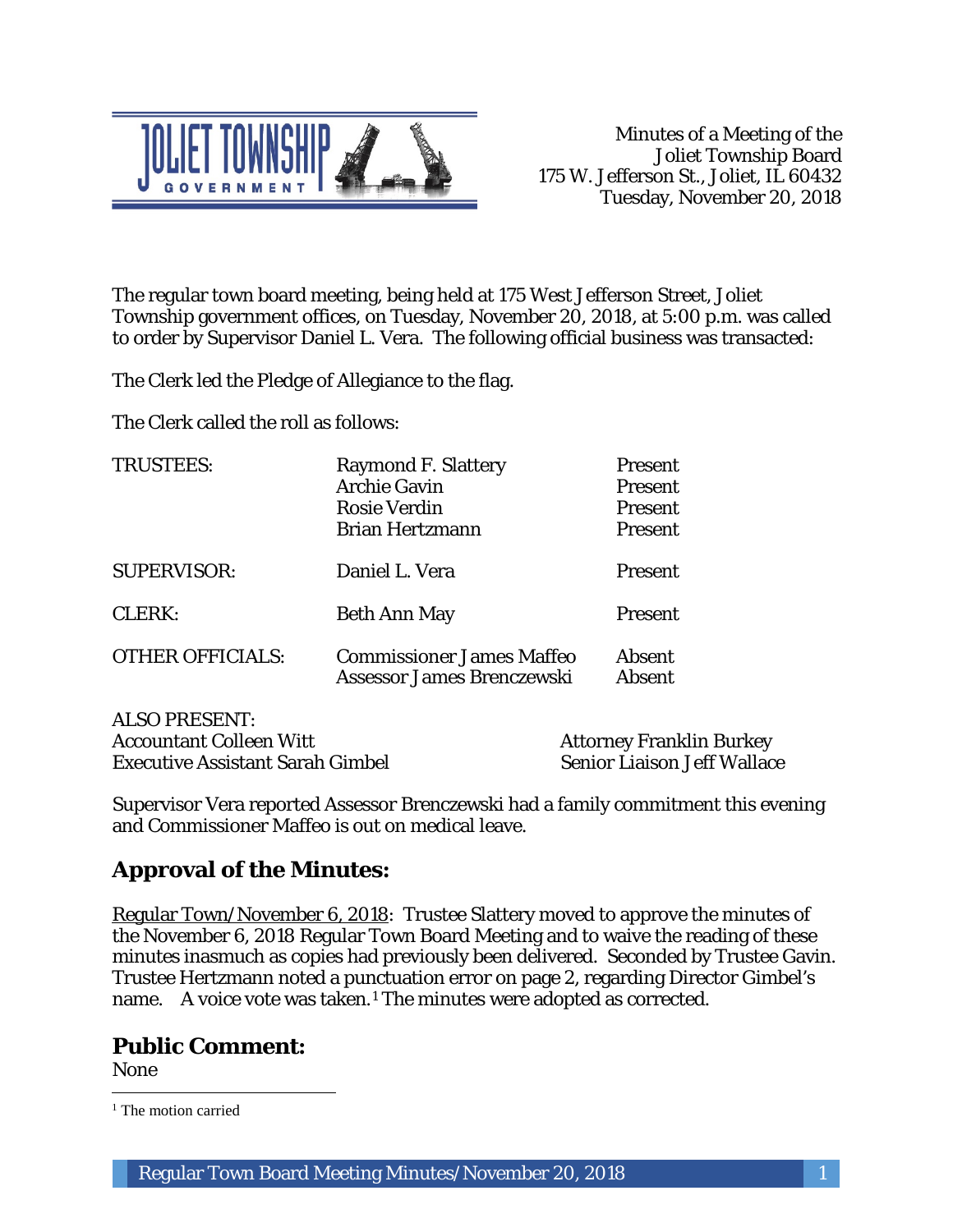### **New Business:**

I

Approve/Annual Contract Renewal/Blue Cross Blue Shield Health Insurance Executive Assistant Gimbel directed the Board to review the proposed plan handout. She reported this policy is for the healthcare coverage for the Township employees and it is for 1 year. She and Accountant Witt met with Gary Kosnoff of One Digital and Dean Cass on November 13, 2018. She referenced the handout reflecting the current plan with renewal and alternative option 2. Accountant Witt spoke on the alternative option 2 plan indicating this if the best option, financially, for the Township. It offers cost savings with no effect on the coverage, relating to Doctor and Hospital choices, for the employees. Trustee Slattery moved to approve the Alternative Option 2 plan for the employee healthcare coverage with Blue Cross Blue Shield with an anticipated monthly premium of \$17,257.43, effective January 1, 2019. Seconded by Trustee Verdin. A roll call vote was taken. Ayes  $(5)$ , Nays  $(0)<sup>2</sup>$ 

#### Approve/2 Year Contract Renewal/Delta Dental

Executive Assistant Gimbel directed the Board to review the proposed plan handout. She reported this is a 2 year policy renewal with no changes in the current rate. We can accept at this time but we are able to cancel the policy at any time. Trustee Verdin moved to approve the 2 year contract with Delta Dental for employee dental services, with no rate increase over the past 2 years, effective January 1, 2019. A roll call vote was taken. Ayes  $(5)$ , Nays  $(0)<sup>3</sup>$ 

#### Approve/Proposed Town Levy for Posting – Ordinance No. 356-2018

Clerk May verified the process for the Levy passage including the posting or availability for public review, must be made at least 20 days prior to passage. Accountant Witt reported the proposed Levy reflects a 3.75% increase over the tax extension from the 2017 Levy. This increase will ensure the capture of new property, have sufficient funds for the next fiscal year, and remains under the 2.5 threshold for tax objections. The Levy is split between General Town, General Assistance and Senior Funds. The 2017 distribution of funds were for General Town 85%, General Assistance 7% and Senior Fund 8%. This proposal recommends a distribution of General Town 93%, General Assistance 2% and Senior Fund 5%. She indicated there are enough funds in the General Assistance reserve to cover the proposed decrease. Trustee Gavin moved to approve for posting the proposed 2018 Town Levy, Ordinance No. 356-2018, totaling \$2,742,688, indicating this is a good faith estimate of what will be needed to cover the Townships anticipated expenditures. Seconded by Trustee Slattery. A roll call vote was taken. Ayes  $(5)$ , Nays  $(0)<sup>4</sup>$ 

Approve/Proposed Road District Levy for Posting – Ordinance No. 2018-06 (RD) Clerk May again verified the Levy process. Accountant Witt reported the proposed Road District Levy reflects a 5% increase over the 2017 Levy tax extension. This increase will ensure the capture of new property, have sufficient funds for the next fiscal year, and remain under the 2.5 threshold for tax objections. The proposed Levy will allow for the

<sup>2</sup> Roll Call Ayes (5) Trustees Slattery, Gavin, Verdin, Hertzmann and Supervisor Vera

<sup>3</sup> Roll Call Ayes (5) Trustees Slattery, Gavin, Verdin, Hertzmann and Supervisor Vera

<sup>4</sup> Roll Call Ayes (5) Trustees Slattery, Gavin, Verdin, Hertzmann and Supervisor Vera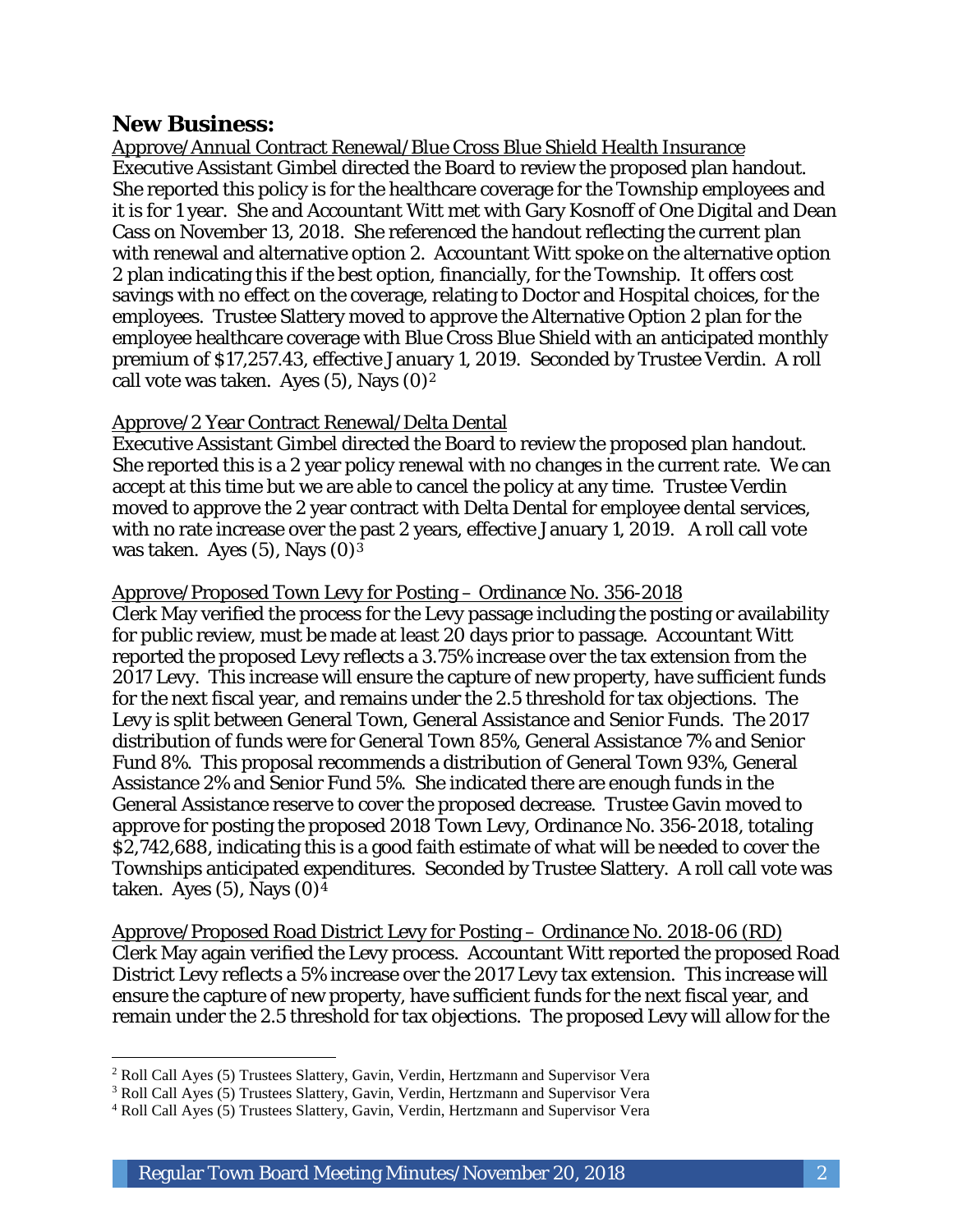Road District to receive the full allotment of Motor Fuel Tax. She indicated the Road District tax extension is shared with the municipalities. Last year the Road District only received approximately 57% of the 2017 tax extension. The percentage will be similar for this year. She added there is no need for a black box notice this year. Supervisor Vera indicated Commissioner Maffeo is in agreement with the proposed Levy. Trustee Hertzmann moved to approve for posting the proposed 2018 Road District, Ordinance No. 2018-06 (RD), totaling \$1,706,000, indicating this is a good faith estimate of what will be needed to cover the Road District anticipated expenditures. Seconded by Trustee Gavin. A roll vote was taken. Ayes  $(5)$ , Nays  $(0)<sup>5</sup>$  Supervisor Vera thanked Accountant Witt for her efforts.

Adopt/Ordinance No. 2018-07 (RD) – No Parking Signage on Sehring Street

The proposed Ordinance was reviewed by the Board. Clerk May indicated the resident is disabled and uses a handicap bus program for transportation. When other residents on the street park in front of his home, he can't board the bus. Commissioner Maffeo asked her to prepare the Ordinance for consideration. Trustee Hertzmann asked if a handicap parking designation would better serve the resident. Attorney Burkey indicated the no parking designation is fine. If it doesn't work we can review the handicap parking signage. He added, the enforcement efforts are difficult because the Will County Sheriff will have to enforce and the resident may need to call on those parking there. Clerk May indicated this will be sent to the County Department of Transportation for approval and once received back, she will notify the Will County Sheriff. Trustee Slattery moved to adopt Ordinance No. 2018-07 (RD) – No parking signage on Sehring Street. Seconded by Trustee Verdin. A roll call vote was taken. Ayes  $(5)$ , Nays  $(0)<sup>6</sup>$ 

### **Reports:**

I

Supervisor: Supervisor Vera reported attending the TOI Annual Conference and thought it was very informative. He thanked those who attended and participated. He attended the Will County Regional Sustainability Network (WCRSN) meeting at Lewis University on Monday, November 19. He was invited by resident Jeanne Phelan, whom we have done other environmental projects with in the past. It was very informative. There is a hold-up on the parking lot installation at the Animal Control Center. Apparently there is a new Director in the Building Department at the City of Joliet which has caused a delay in issuing permits. The contractor and the architect have both reached out to the new Director without much success. This project will have to wait until the spring. The Supervisor indicated we will have to see what the next process will be should contract adjustments be necessary. He reported on Commissioner Maffeo not being present due to illness. The reported Road District Foreman Eric Baranak and Secretary Anna Donovan will be in charge in Jim Maffeo's absence. The invoices for payment were delivered to Deputy Clerk Guajardo for processing. The trucks were out last week spreading salt. He commented he anticipates business as usual during the Commissioners absence. The Supervisor reported there is no update on the signage on the vehicles used by the Will County Senior Services.

<sup>5</sup> Roll Call Ayes (5) Trustees Slattery, Gavin, Verdin, Hertzmann and Supervisor Vera

<sup>6</sup> Roll Call Ayes (5) Trustees Slattery, Gavin, Verdin, Hertzmann and Supervisor Vera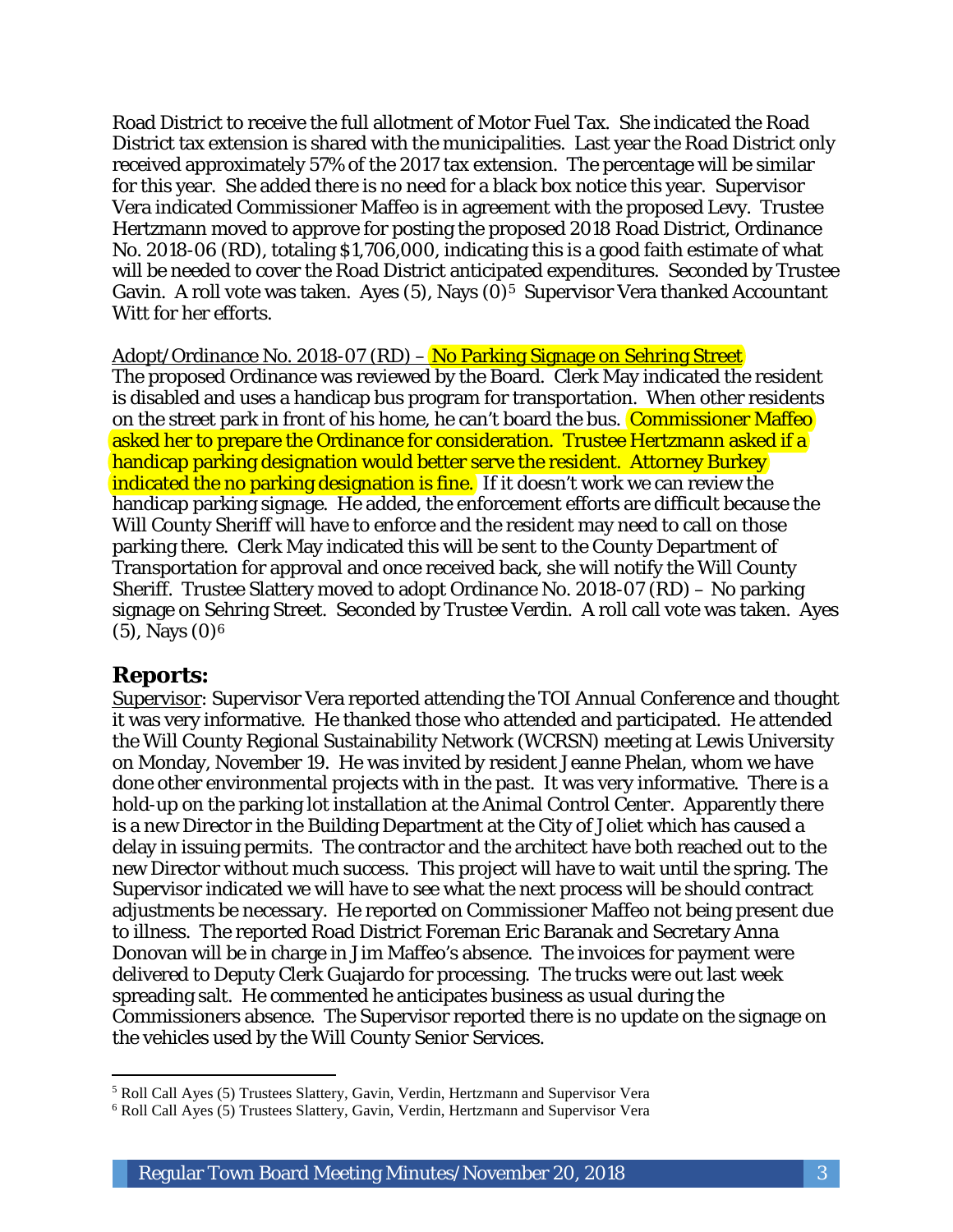Clerk: Clerk May reported she also attended the TOI Annual Conference and thought it was very nice. She complied the documents for the Town and Road Levy being considered this evening. She met with Executive Assistant Sarah Gimbel to review the procedures the two of them complete together. She reviewed some outstanding issues with Commissioner Maffeo and provided the update to Accountant Witt and Attorney Burkey. She completed the resolution for consideration regarding the no parking signs on Sehring Street as directed by Commissioner Maffeo.

Highway Commissioner: Absent, no report.

Assessor: Absent, no report.

Attorney: Attorney Burkey reported on the meeting with Attorney Mike Hansen, Commissioner Maffeo and Engineer Greg Mounts with Hutchison Engineering where they discussed the water and sewer lines for the Loves Truck Stop. An Intergovernmental Agreement will need to be executed in order for the City to proceed with the laying out of the lines. Our Engineer, Greg Mounts, will work with the City on these matters and the Township will not be responsible for payment. There is a need for detailed plans. Regarding the Illinois Commerce Commission and the BNSF Railway overpass, he anticipates a meeting with them in early December where he believes the case will be dismissed. The week after Thanksgiving, He has arranged for a meeting with Attorney Ed Jarot, who represents the Oakwood Cemetery. The Supervisor expressed his concern with getting all of the work done, to transfer the Cemetery to the Township, by March 1. He indicated there is much to be done on the administrative side.

Accountant: Accountant Witt reported the bank reconciliations have been completed for the month of October and are on the table for review. The financial reports have been compiled ending October 31 and have been distributed. She completed the work on compiling the Levy for Town and Road. She participated in the meetings with healthcare representatives to determine the best policies to recommend. She has met with Executive Assistant Gimbel on various matters and all is going well with her in the new position.

Animal Control Center: Executive Assistant Gimbel reported on the transition to her new position. She indicated everything is going well. Her first full day at the Township is today. Prior to that she was going between the Animal Control Center and the Township training the new Director, Patrick O'Keefe. Director O'Keefe has still been covering as an Officer during this transition period. He is catching on quickly to the administrative side of the Center. She reported Director O'Keefe will be holding a cat sale at the Center due to an over population of cats and kittens. Director O'Keefe addressed a deer issue recently where he worked with the Joliet Police Department for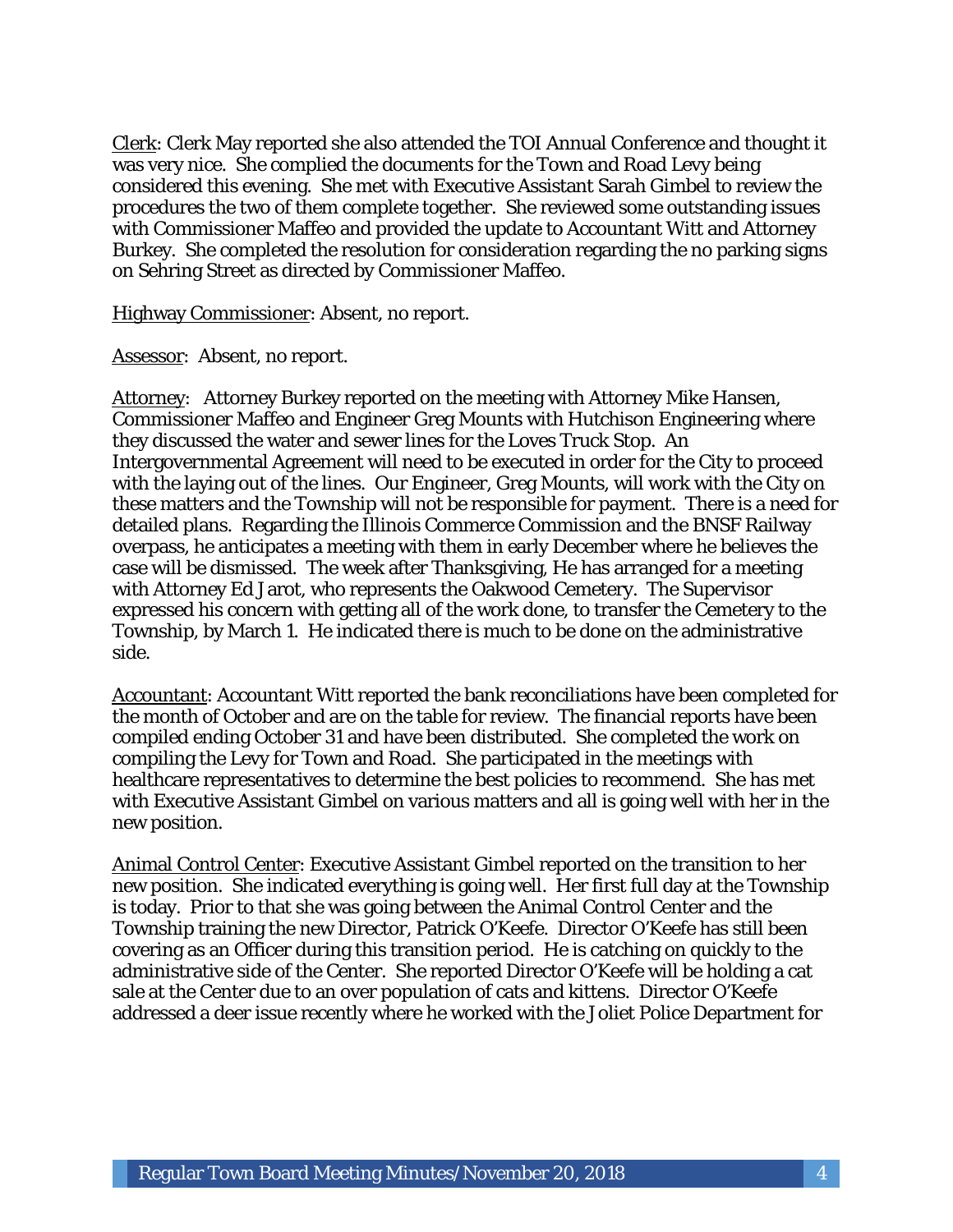assistance. She reported 4 people applied for the vacant Officer position and 2 have been requested to interview. She anticipates the position can be filled soon.

Senior Liaison: Liaison Jeff Wallace reviewed the meetings he attended and the upcoming senior events. He assisted 2 groups with completion of their annual contracts with the Township. He indicated the Adlai Stevenson group is in the process of reorganizing and he will be attending the JFK Terrace/Joliet Housing Authority meeting the first Tuesday in December.

**Receipts:** Trustee Slattery moved to deposit all funds into their proper accounts as presented for the period ending November 20, 2018. Seconded by Trustee Verdin. A voice vote was taken.7

**Expenditures:** The Supervisor presented the following invoices for Town Board approval for the period ending November 20, 2018:

| <b>FUNL</b>                                                                                                                          | <b>EXPENDITURES</b> |
|--------------------------------------------------------------------------------------------------------------------------------------|---------------------|
| <b>General Town</b><br><b>Motion: Trustee Slattery</b><br>Second: Trustee Gavin<br>Roll Call: Ayes 5, Nays 08                        | \$50,992.17         |
| <b>General Assistance</b><br><b>Motion: Trustee Verdin</b><br><b>Second: Trustee Gavin</b><br>Roll Call: Ayes 5, Nays 0 <sup>9</sup> | \$7,453.72          |
| Road and Bridge<br><b>Motion: Trustee Gavin</b><br><b>Second: Trustee Slattery</b><br>Roll Call: Ayes 5, Nays 0 <sup>10</sup>        | \$31,409.98         |
| <b>Animal Control</b><br><b>Motion: Trustee Slattery</b><br><b>Second: Trustee Gavin</b><br>Roll Call: Ayes 5, Nays 0 <sup>11</sup>  | \$20,569.79         |
|                                                                                                                                      |                     |

No bills were presented for consideration under the Senior Fund.

Certifications for all funds were passed unanimously.

I

<sup>7</sup> The motion carried

<sup>8</sup> Roll Call Ayes (5) Trustees Slattery, Gavin, Verdin, Hertzmann and Supervisor Vera

<sup>9</sup> Roll Call Ayes (5) Trustees Slattery, Gavin, Verdin, Hertzmann and Supervisor Vera

<sup>&</sup>lt;sup>10</sup> Roll Call Ayes (5) Trustees Slattery, Gavin, Verdin, Hertzmann and Supervisor Vera

<sup>&</sup>lt;sup>11</sup> Roll Call Ayes (5) Trustees Slattery, Gavin, Verdin, Hertzmann and Supervisor Vera